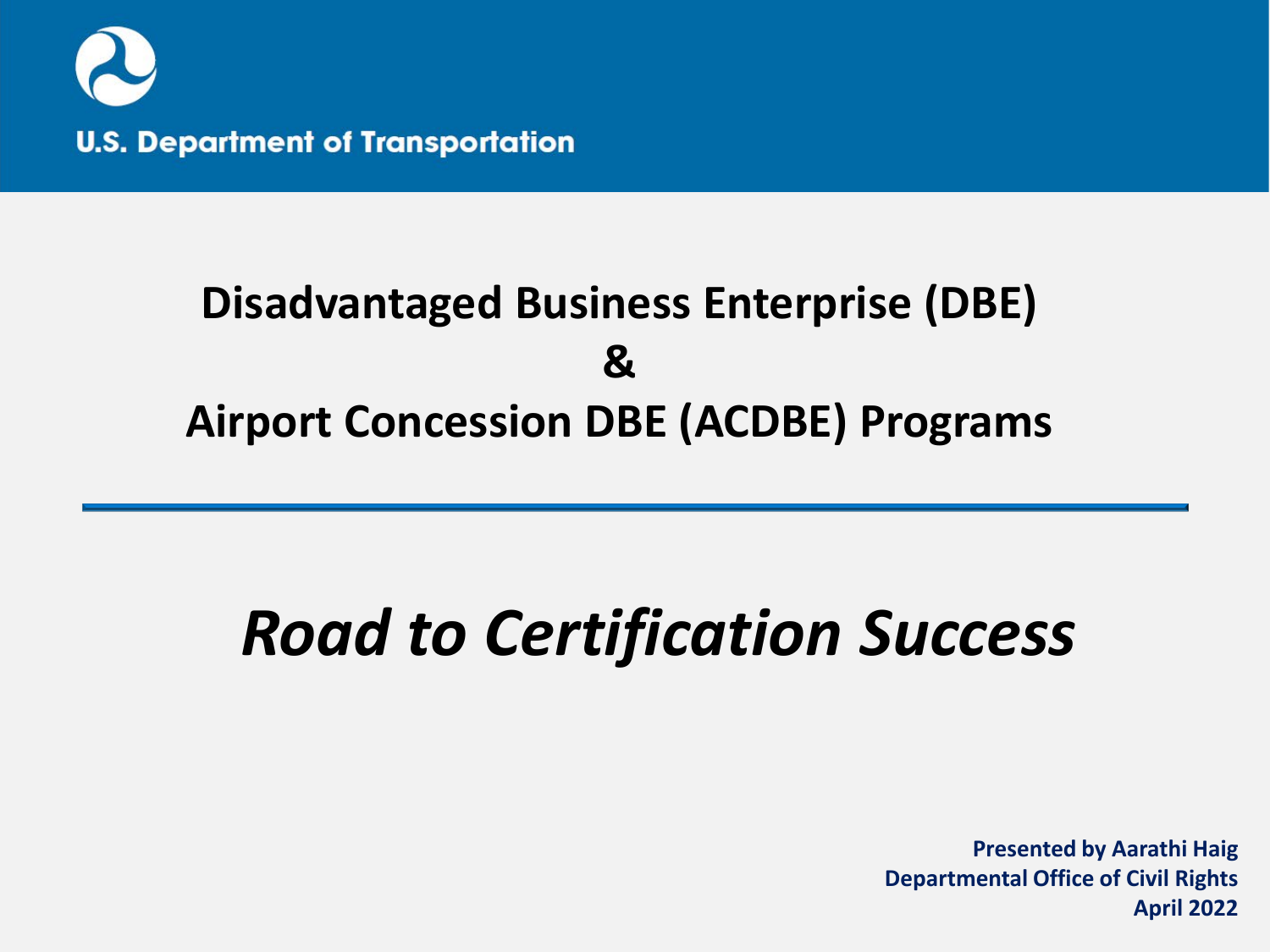#### **Overview**

- For nearly 40 years, Congress has recognized the need to remedy ongoing discrimination, and the continuing effects of past discrimination, against small businesses owned by minorities and women in federally assisted surface and aviation contracting opportunities.
- Three DOT Operating Administrations **Federal Aviation Administration (FAA)**, **Federal Highway Administration (FHWA)**, and **Federal Transit Administration (FTA)** – help finance thousands of contracting projects in all 50 states and the District of Columbia.

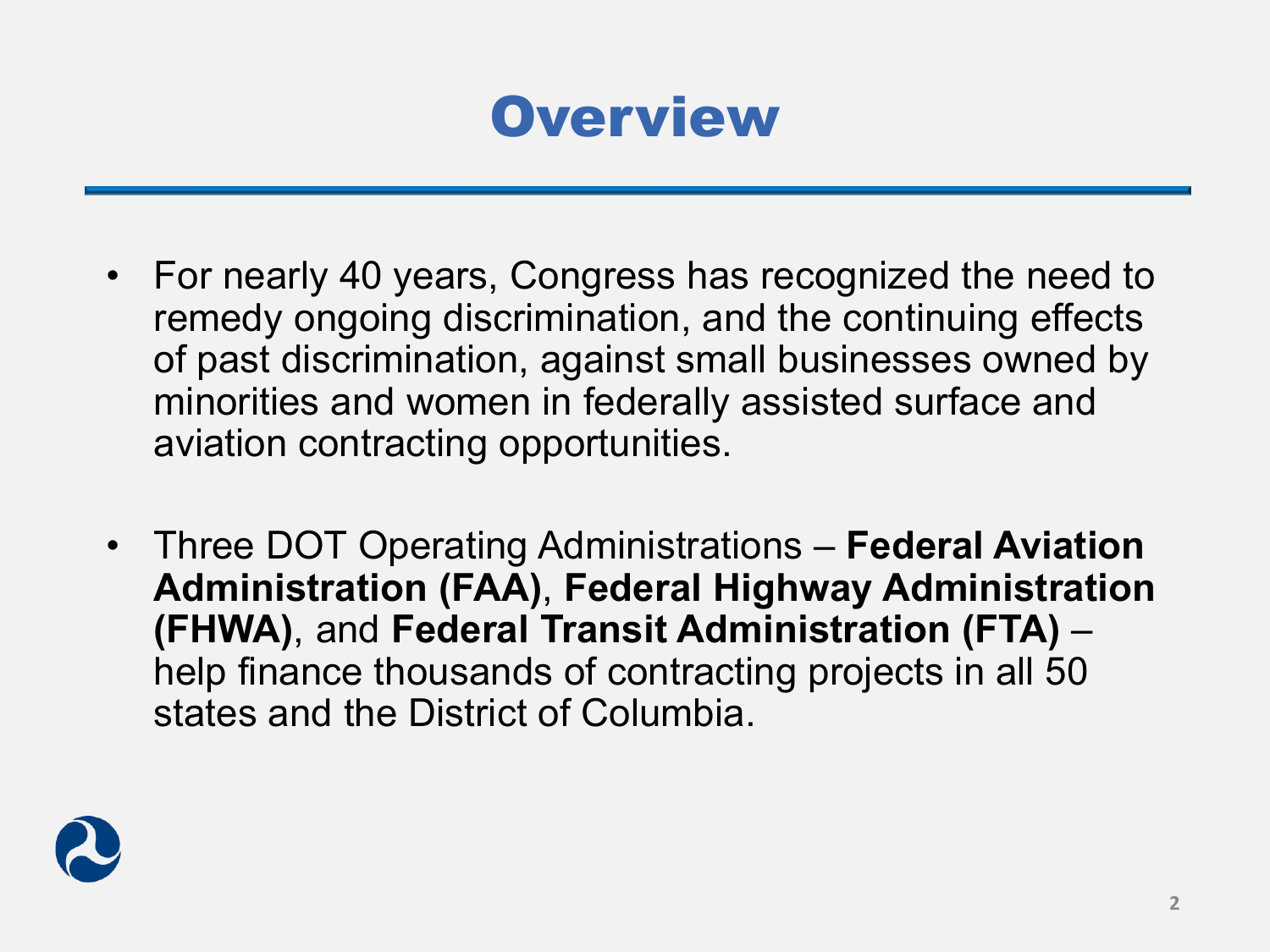

- More than **43,000 DBEs** in all 50 states and the District of Columbia
- DBE firms participate in construction, design, architecture, engineering, maintenance, repair, supply, trade projects, and more
- In FY 2020, FAA, FHWA, and FTA funding recipients committed **nearly \$6.3 billion** to DBEs

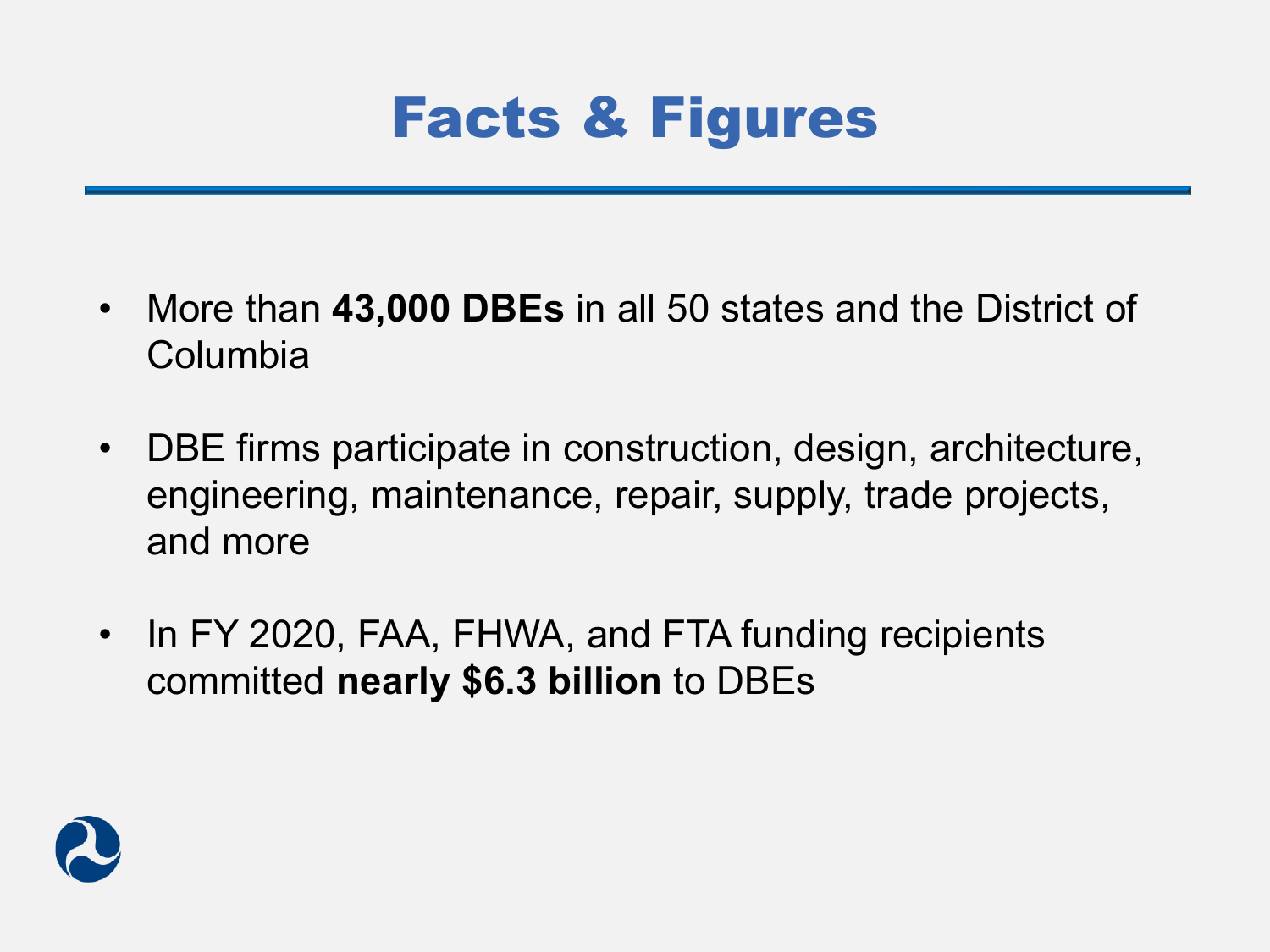## Eligibility Requirements

- $\checkmark$  For-profit business concern
- $\checkmark$  At least 51% **owned** by an individual(s) who is both socially and economically disadvantaged (SED)
	- Designated groups
	- Personal net worth ≤ \$1.32 million
- SED owner's **control** of management and daily operations
- Small business: average annual **gross receipts** ≤ \$28.48 million

*\* \* \* The applicant firm bears the burden of proving eligibility \* \* \**

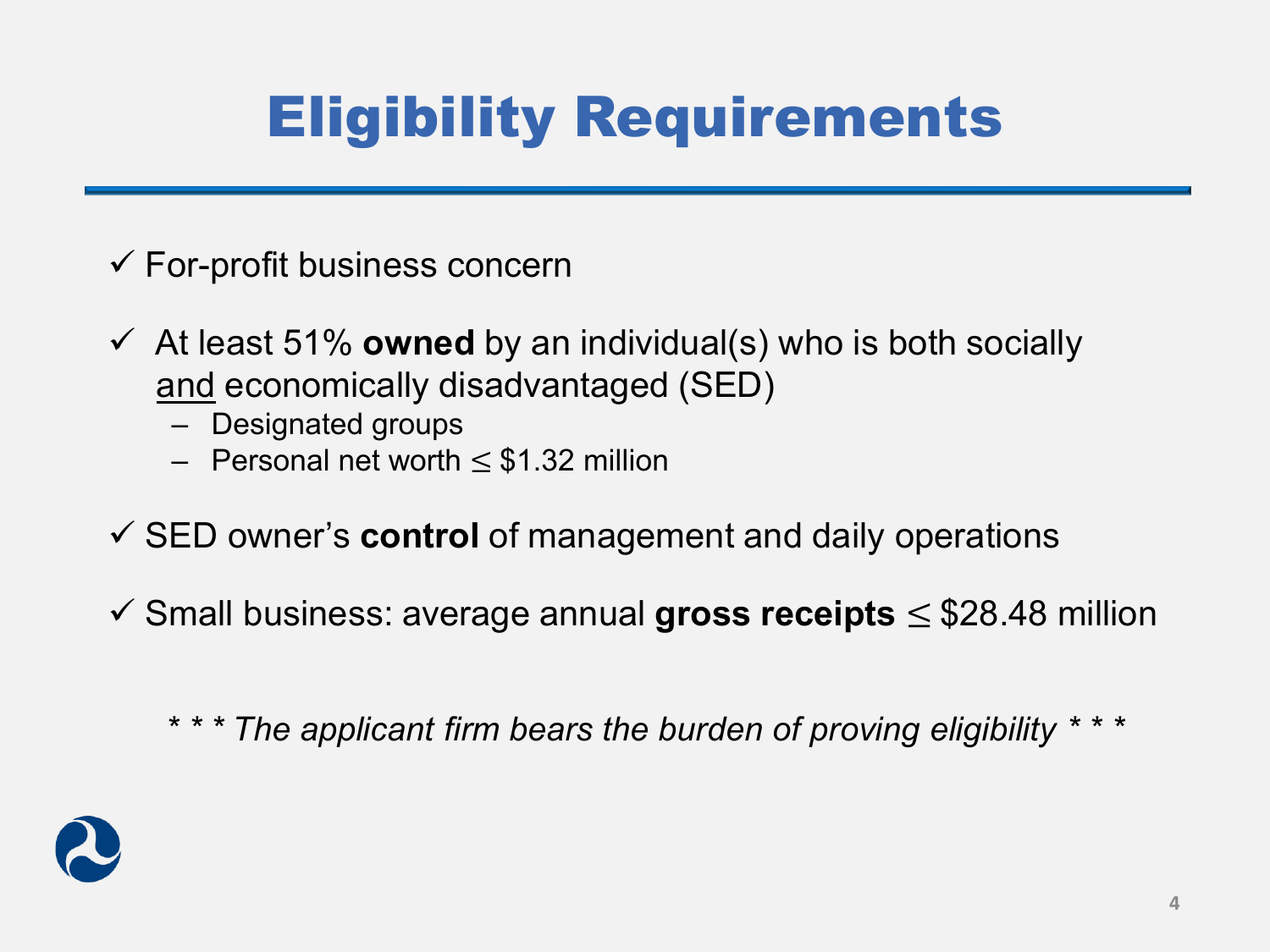### DBE/ACDBE Certification Benefits

- Certification is **not a guarantee** for receiving a contract **but** does **increase the likelihood** of working on DOTassisted projects
- Certified firms are listed on **individual state-wide directories** that helps prime contractors find and hire them
- Apply through **state transportation agencies** listed on websites of state departments of transportation

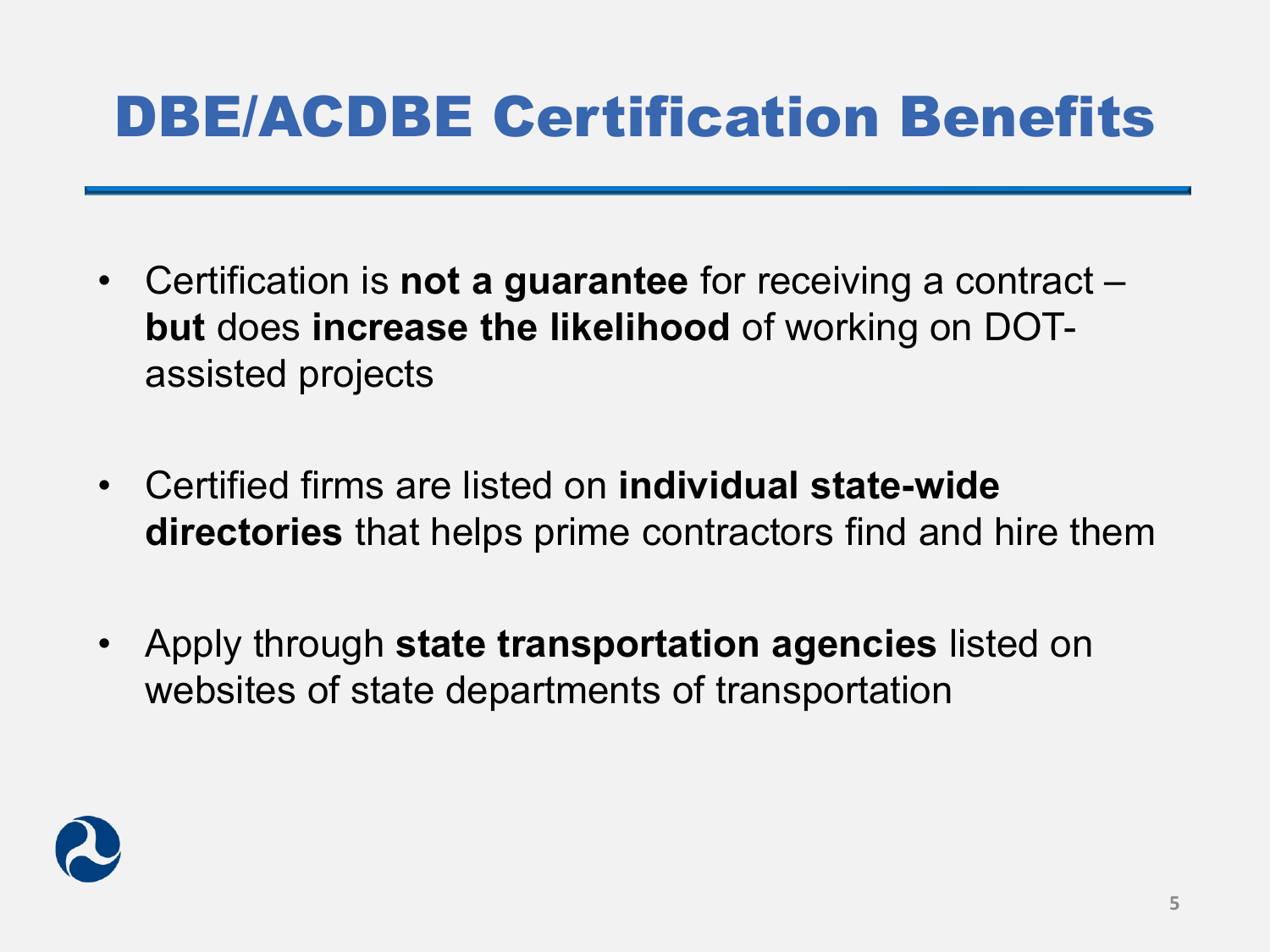

- Become as familiar as possible with all eligibility requirements before applying
- Gather **necessary documents**. For example:
	- Resumes of SED owner(s) and key employees
	- Signed tax returns
	- Documentation of gross receipts
	- Operating agreement
	- Etc.

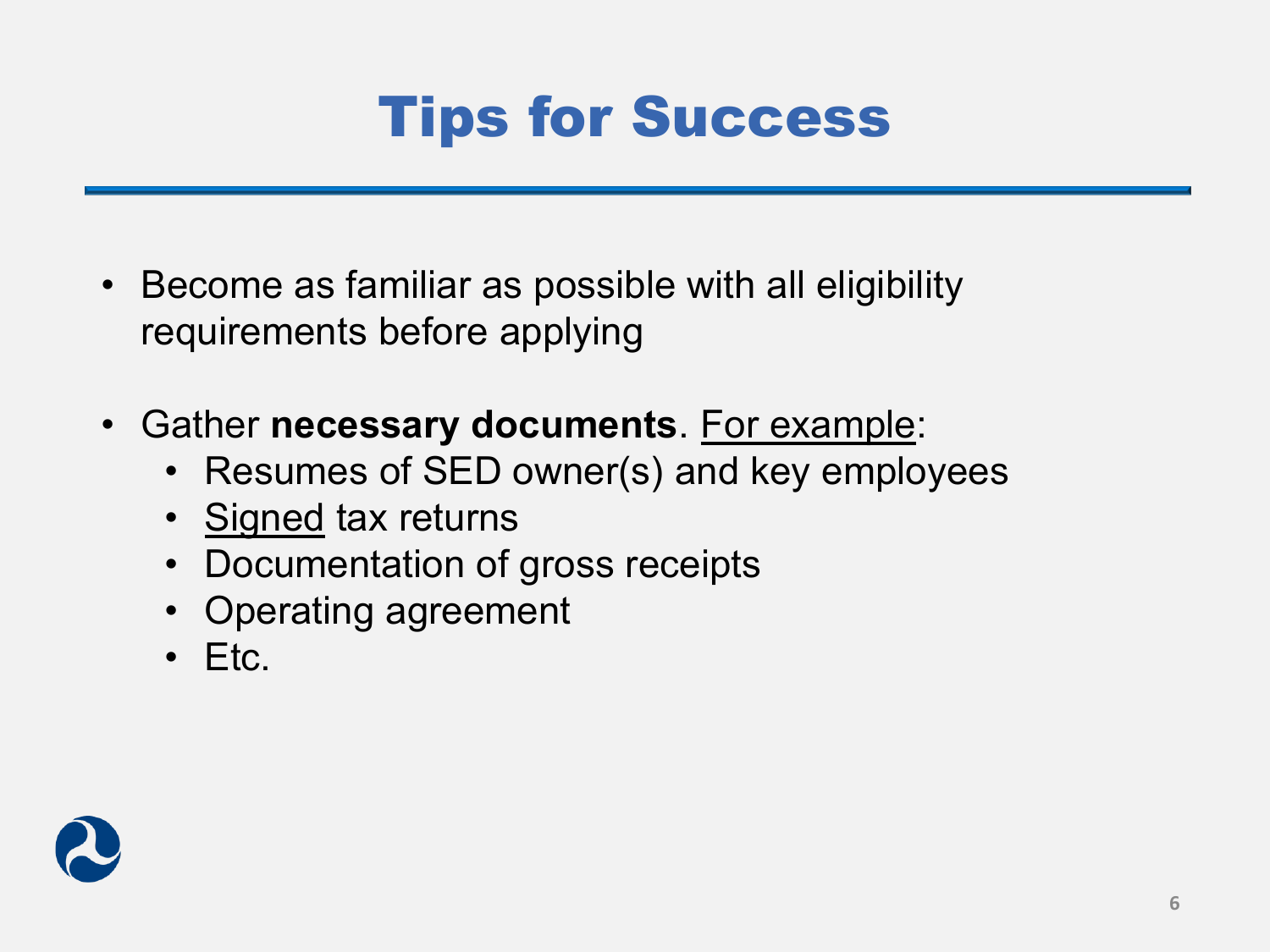

- Carefully review the application to **ensure accurate information**. Firms are permitted to correct any errors in the application up until the recipient issues an eligibility decision.
- Thoroughly prepare for the **on-site interview:**
	- Discuss all aspects of the business
	- Explain experience from résumé(s) and clearly explain the roles of each director or employee.
	- **Don't be shy!**

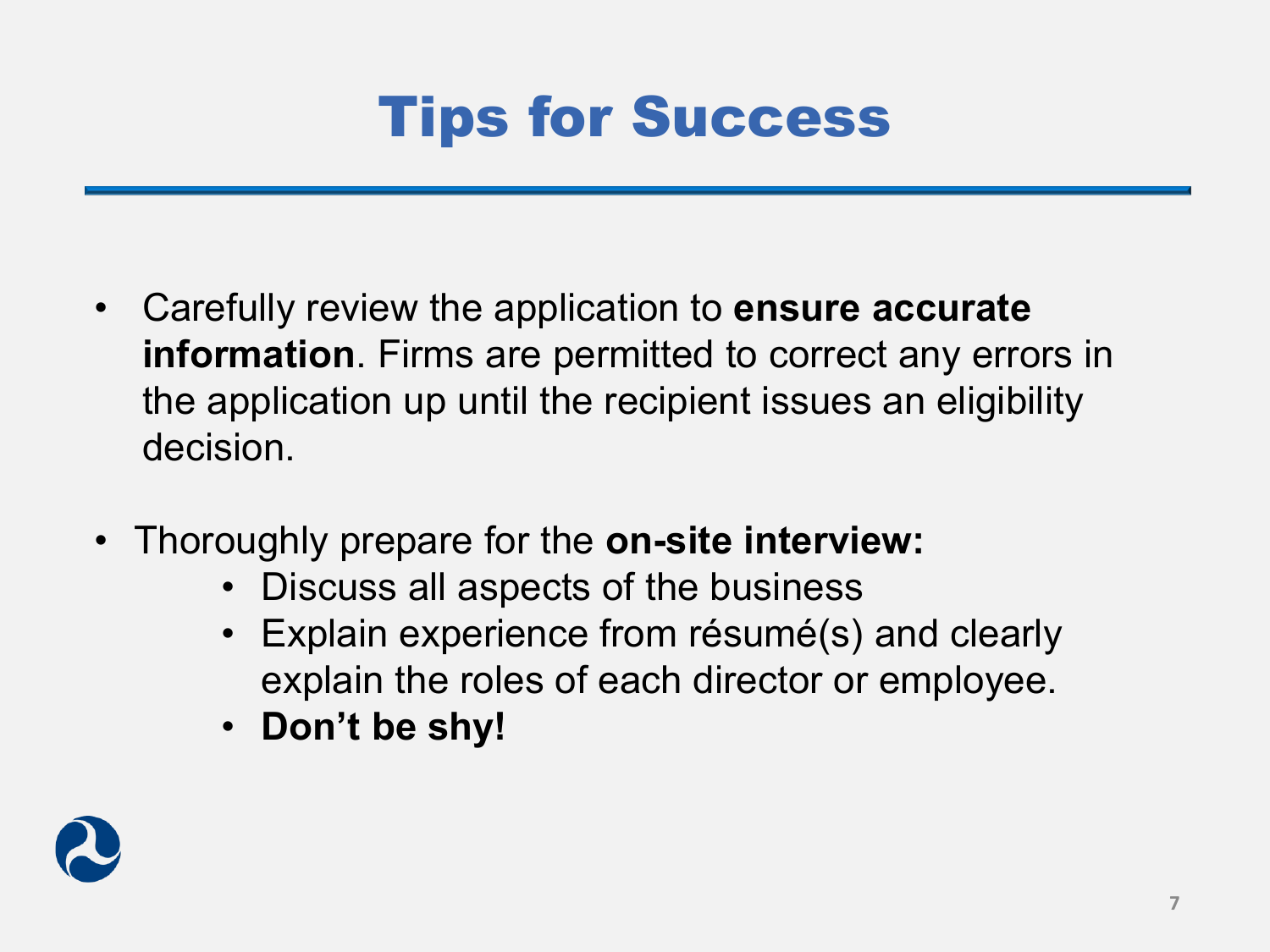

- DBE certification never expires, but a firm has obligations to maintain it:
	- Submit a **no-change affidavit** every year on the anniversary of the certification affirming that there have been no changes in the firm's circumstances affecting its ability to meet size, disadvantaged status, ownership, or control requirements
	- If changes occurred, notify the certifier, in writing, within 30 days